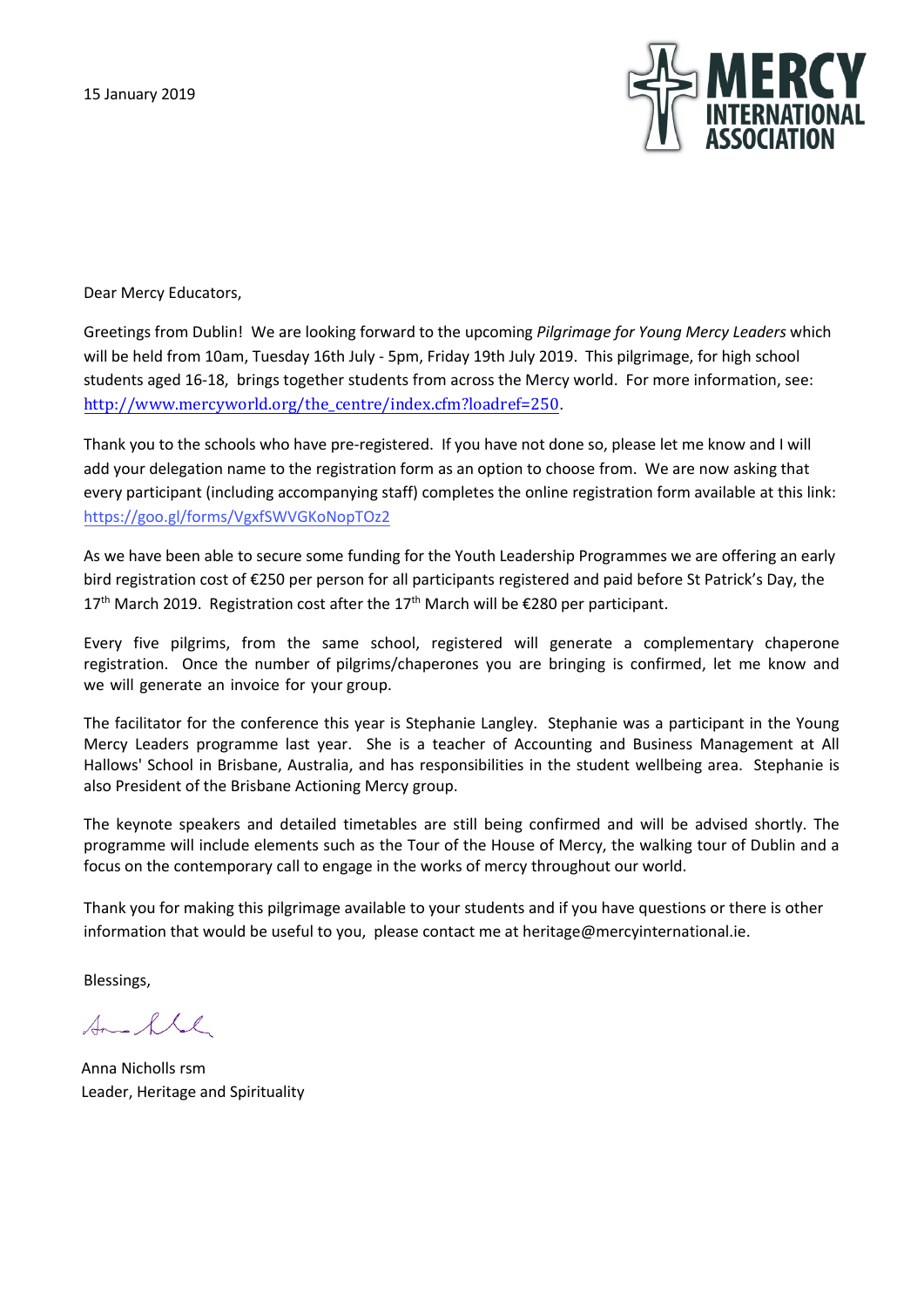

# PILGRIMAGE OF YOUNG MERCY LEADERS

for High School Students

Tuesday 16 July - Friday 19 July 2019

# **INFORMATION SHEET**

### **Programme Description**

Students and young adults from Mercy High Schools will travel to Mercy International Centre in Dublin, Ireland. These Mercy pilgrims will undertake their journey in the light of the story of Catherine McAuley, foundress of the Sisters of Mercy. Participants will emerge with a deeper appreciation of our Mercy tradition – past, present and future.

- **Past:** As they explore Mercy International Centre, pilgrims will hear the story of Catherine McAuley anew in the House she founded. They will learn about her spirituality and grow in understanding of the rich heritage of the Sisters of Mercy.
- **Present:** Pilgrims will gain a profound sense of the Mercy spirit alive today. They will be challenged by engaging speakers and will encounter the Mercy charism in the diversity of their fellow delegates.
- **Future:** As they reflect on their experiences in Dublin, pilgrims will come to know themselves as Mercy leaders. They will return home enriched to strive for justice and Mercy, with the courage that Catherine demonstrated.

#### **Programme Content**

All students will be able to spend time in Catherine's original foundation house: praying in the chapel she built, walking across the floorboards of the room where she died, and exploring the heritage treasures housed at Mercy International Centre. There will be keynote addresses on Mercy leadership and a global perspective on mercy mission, a variety of workshops, discussions and meaningful rituals.

| <b>Date</b>       | <b>Begin Time</b> | <b>End Time</b> | <b>Meals Included</b>                     |
|-------------------|-------------------|-----------------|-------------------------------------------|
| Tuesday 16 July   | 10:00 a.m.        | 5:15 p.m.       | Packed lunch & afternoon snack            |
| Wednesday 17 July | 9:15 a.m.         | 8:00 p.m.       | morning & afternoon snacks; packed lunch; |
|                   |                   |                 | dinner voucher for local eating places    |
| Thursday 18 July  | 9:15 a.m.         | 8:00 p.m.       | morning & afternoon snacks; packed lunch; |
|                   |                   |                 | evening meal                              |
| Friday 19 July    | 9:15 a.m.         | 5:00 p.m.       | morning & afternoon snacks; packed lunch  |

#### **Programme Schedule**

# **Location of Pilgrimage**

The Pilgrimage will be held at Mercy International Centre (64a Lower Baggot Street, Dublin 2) the original house built by Catherine McAuley. Mercy International Centre is well serviced by Dublin Buses 38, 38A/B, 39, 39A, 70 which stop immediately in front of Mercy International Centre.

# **Accommodation**

Delegations are responsible for securing their own accommodation. Hotels and hostels in City Centre are accessible by Dublin Bus (or up to 2 mile walk). A City Centre hostel is Abigail's Hostel [\(www.abigailshostel.com\)](http://www.abigailshostel.com/). Hotels near MIC include Lansdowne Hotel [\(www.lansdownehotel.ie\)](http://www.lansdownehotel.ie/) and Mespil Hotel [\(www.mespilhotel.com\).](http://www.mespilhotel.com/) B&B or self-catering apartments near MIC include Latchfords [\(www.latchfords.ie\)](http://www.latchfords.ie/) and Baggot Court [\(www.baggotcourt.com\)](http://www.baggotcourt.com/).

# **Pilgrimage Attire**

Respectable casual attire is acceptable. Summertime peak temperatures range between 18°C (65°F) and 24°C (75°F) with lows between 6 and 10°C (mid-40s–50°F). Expect rain at any time.